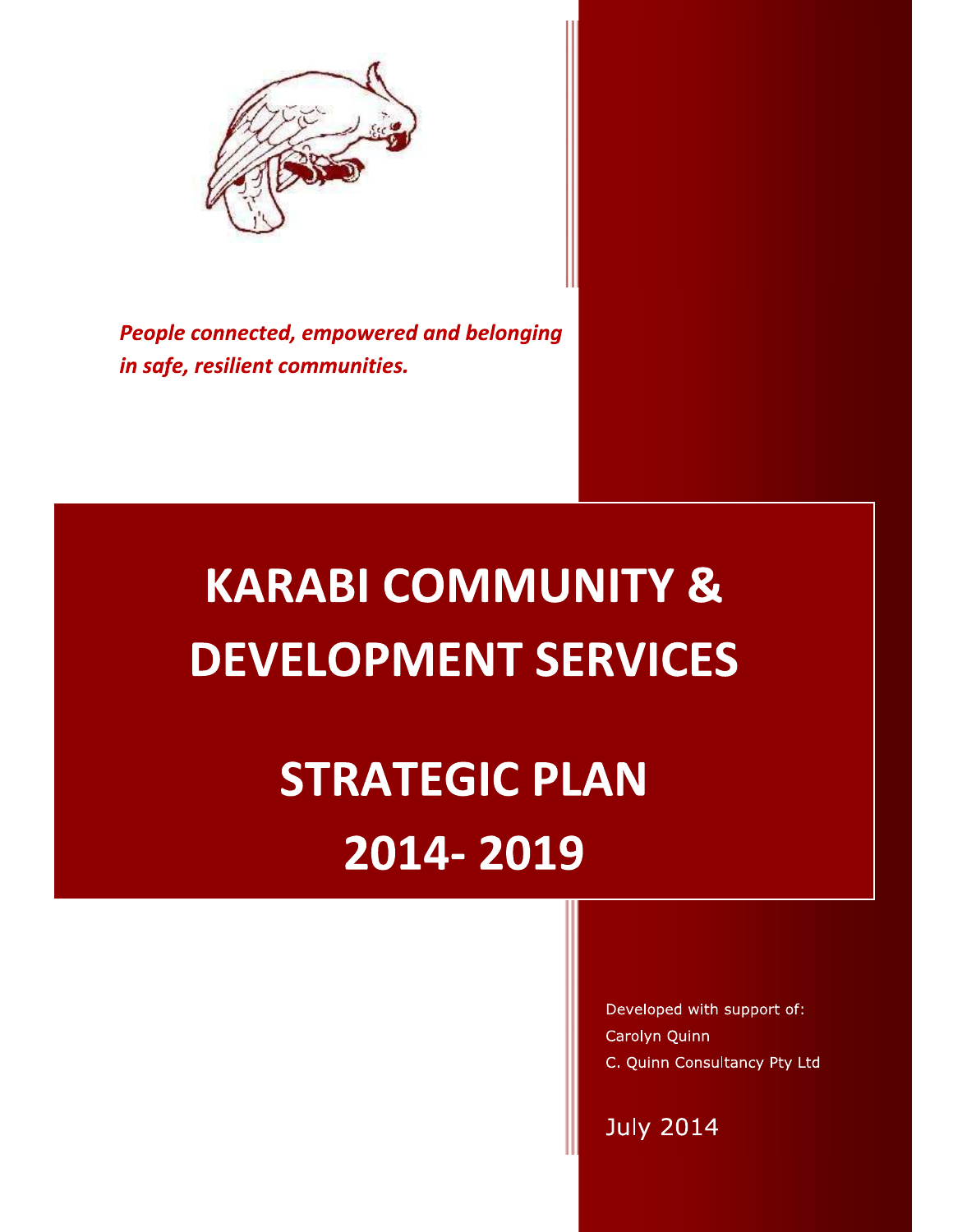# **Karabi Community & Development Services**

### **Karabi**

Karabi Community & Development Services Inc. began in 1987 as a small not-for-profit community organisation. Through commitment and support of local community members and a small team of workers, the service expanded to develop into a key organisation now serving communities in Parramatta, Blacktown and Holroyd local government areas.

# **Our Vision**

People connected, empowered and belonging in safe, resilient communities.

## **Our Purpose**

Karabi's purpose is the development and delivery or a wide range of services and supports, responsive and suited to the needs of local communities.

### **Our Values**

The values and beliefs that guide our decisions, actions and processes at Karabi include:

| <b>People</b><br><b>Matter</b> | <b>Social justice</b>                      | we respect and advocate for the rights and needs of those<br>experiencing disadvantage                       |
|--------------------------------|--------------------------------------------|--------------------------------------------------------------------------------------------------------------|
|                                | <b>Equity</b>                              | we are fair and give priority based on relative need                                                         |
|                                | <b>Diversity &amp;</b><br><b>Inclusion</b> | we value and learn from diversity, and take an inclusive<br>approach in all we do                            |
|                                | <b>Active</b><br><b>Innovation</b>         | we seek out and facilitate creative effective solutions that build<br>on strengths of people and communities |

### Who we serve

Karabi services vulnerable and isolated individuals and families residing in Blacktown, Parramatta or Holroyd Local Government Areas with a focus on:

- Families with young children and young people including
	- Aboriginal and Torres Strait Islander families  $\circ$
	- $\circ$  Non-English speaking families
	- $\circ$  Sole parent families
	- o Families and children experiencing family violence
- People with a disability (including those who will be eligible for the National Disability Insurance Scheme)
- Frail aged people living in the community
- Carers of people with a disability or frail aged people  $\bullet$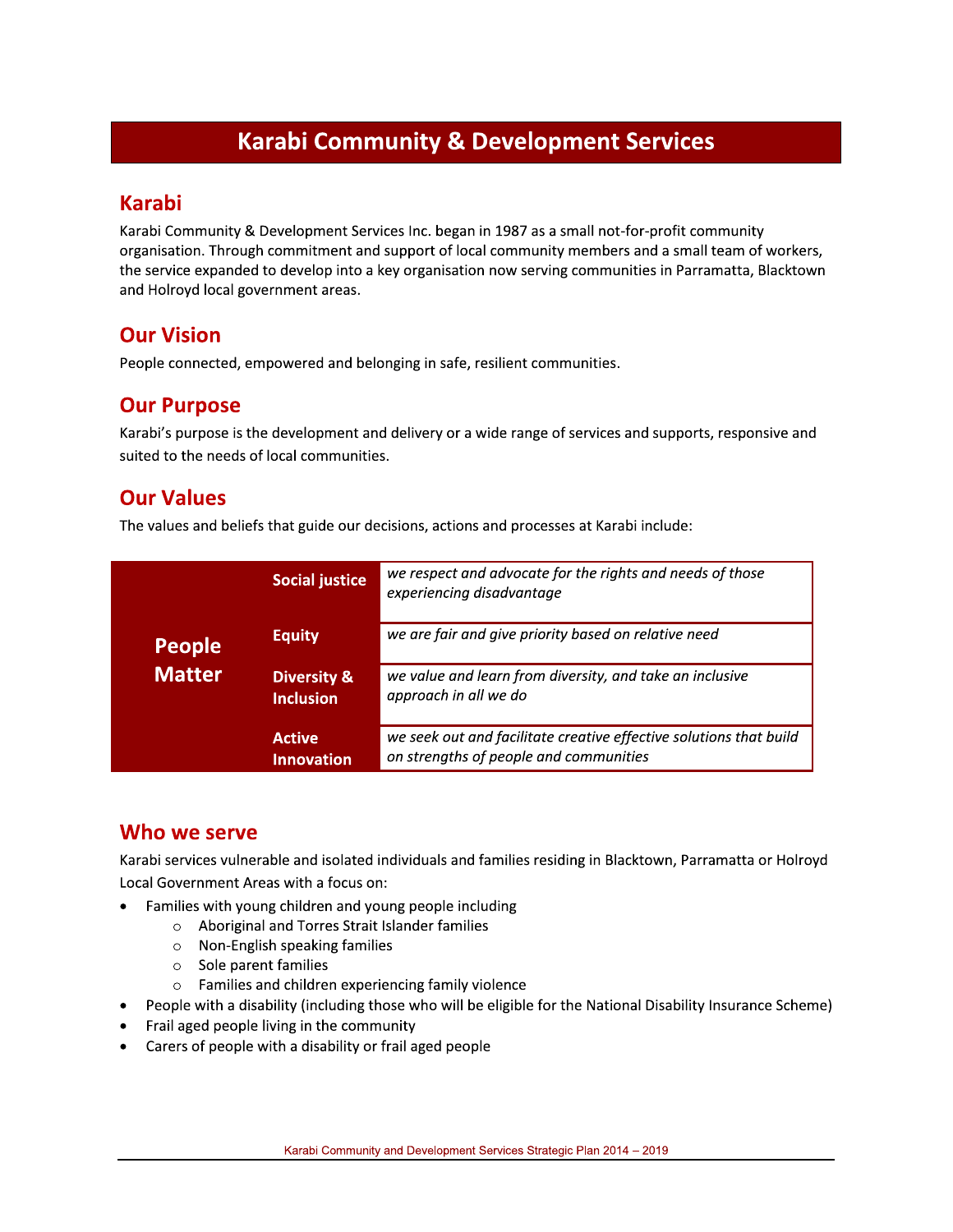### What we do

Karabi works with local communities, volunteers and other services to deliver a range of neighbourhood based projects and services to meet local needs. It now operates three community centres:

- Karabi Wentworthville  $\bullet$
- $\bullet$ Karabi Neighbourhood Cottage Constitution Hill
- $\bullet$ Karabi Neighbourhood Cottage Seven Hills

Karabi current projects (as at July 2014) are:

- Early Intervention & Placement Prevention (EIPP) Program targeting resources to divert families  $\bullet$ from the child protection system through the expansion of early intervention services.
- Three Community Development projects that engage and empower people in the community to  $\bullet$ actively participate in all areas of life to create safe, stable and healthy communities where they participate in improving their quality of life.
- Indigenous/ Koori Idol Project  $\bullet$
- Two Karabi Social Support projects that provide a range of services that assist and support frail, older people and people with disabilities to continue living at home and accessing their community as independently as possible, thereby preventing inappropriate or premature placement into residential care.

In addition to its own projects Karabi is also privileged to auspice projects for small local community groups such as the Wenty Estate Sport Group, Winston Hills Sustainability Improvement Project, Oasis Community Garden at Seven Hills, and Doig Street Community Garden in Constitution Hill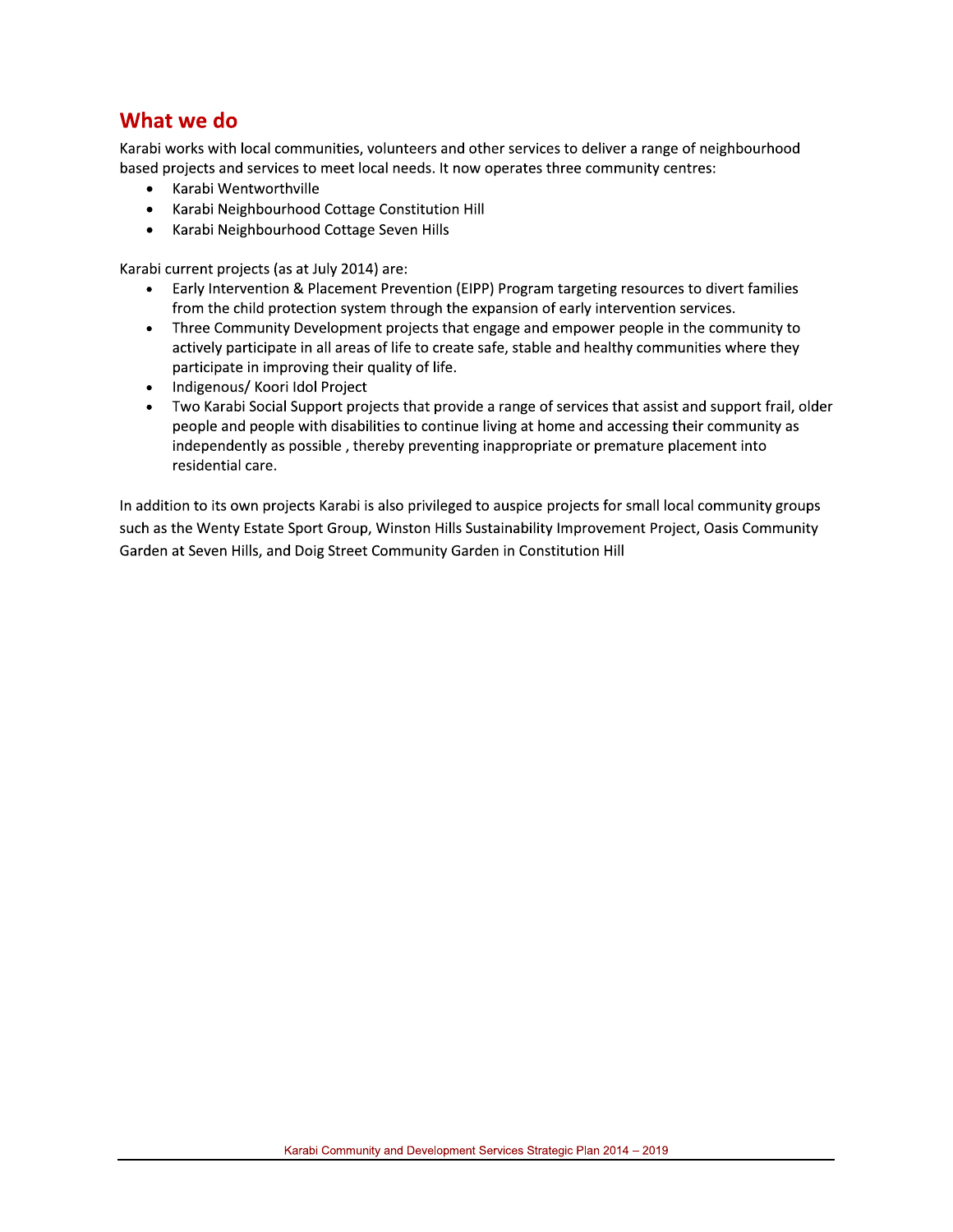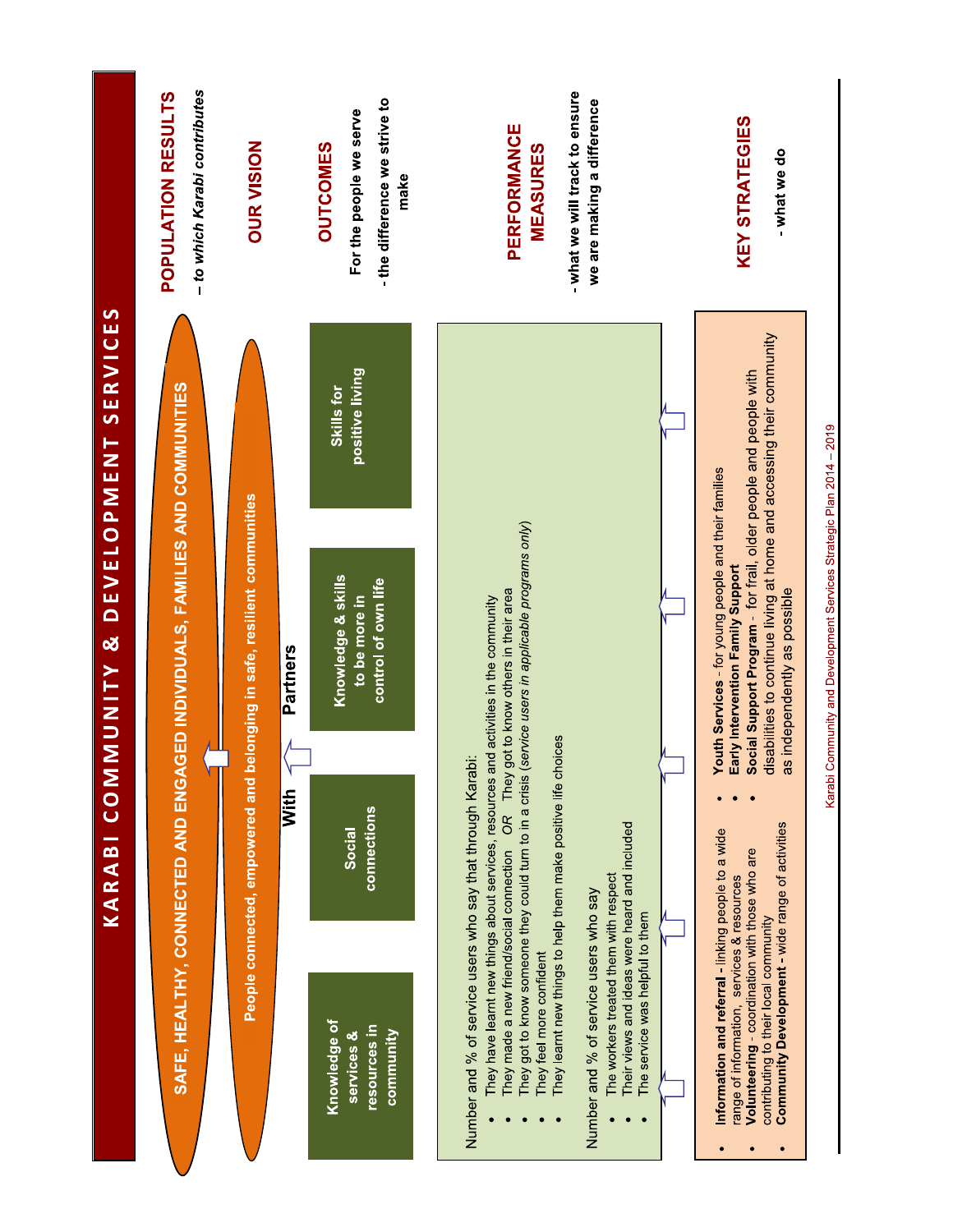- **Example 15 Accord Wind We would do to do even better on our outcomes into the future<br>
1. Strengthen Karabi sustainability into the future<br>
 Explore and develop income sources other than from government (e.g. corporate<br>** 4. Strengthen Karabi sustainability into the future<br>
4. Strengthen Karabi sustainability into the future<br>
4. Strengthen Karabi sustainability into the future<br>
4. Explore and develop income sources other than from go<br>
5. St **•** Explore and develop income sources other than from government (e.g. corporate sponsors, social enterprise ventures, fundraising events)
	- Explore and evaluate options for merging with similar smaller organisations
	- Implement a comprehensive effective plan to strengthen Karabi marketing and profile
	- Research and implement information technology systems to support efficiency
	- Continue to build skills and capabilities within the agency to meet needs of the future

By 2019 Karabi will have:

- $\circ$  reached and implemented a decision on merging
- $\circ$  established new income streams and increased income from non-government sources by 20%
- $\circ$  implemented the marketing plan
- $\circ$  developed a central database across all programs for all clients
- $\circ\quad$  developed a central database of Karabi services, partners and supporters
- $\circ$  established a central electronic calendar of Karabi events and activities to support crosspromotion
- $\circ$  reviewed skill set needs for the future directions (in management committee and programs) and developed a plan to bring those skills into the agency

### 2. Extend and strengthen the suite of Karabi services

- Explore and take opportunities to extend and add value to Karabi suite of services
- Increase cross-program collaboration and cohesion

By 2019 we will have:

- $\circ$  extended Karabi services to frail aged people to include domestic assistance
- $\circ$  identified services Karabi can inclusively provide to people with a disability who are eligible for the National Disability Insurance Scheme (NDIS) and positioned Karabi as a service provider to this target group
- $\circ$  developed and delivered at least two cross-program collaborative initiatives

### 3. Active outreach to identified priority groups (informed by population data)

- Review population data and service usage data to inform active outreach priorities
- Reach out and consulted specific groups who have underutilised Karabi programs
- Develop and implement active outreach strategies to engage priority groups

By 2019 Karabi will have:

- $\circ$  examined population data and identified our active outreach priorities
- $\circ$  identified in consultation with priority groups their needs interests and preferences on what, where, how services are delivered
- $\circ$  developed and implemented outreach strategies to the priority groups
- $\circ$  data showing Karabi has improved reach and engagement of the priority groups

### 4. Build strategic relationships to support Karabi future directions

### Identify and develop key relationships for supporting Karabi priorities

By 2019 Karabi will have:

- $\circ$  established new relationships with at least 2 corporate/business partners
- established a range of new partnership relationships in priority service areas